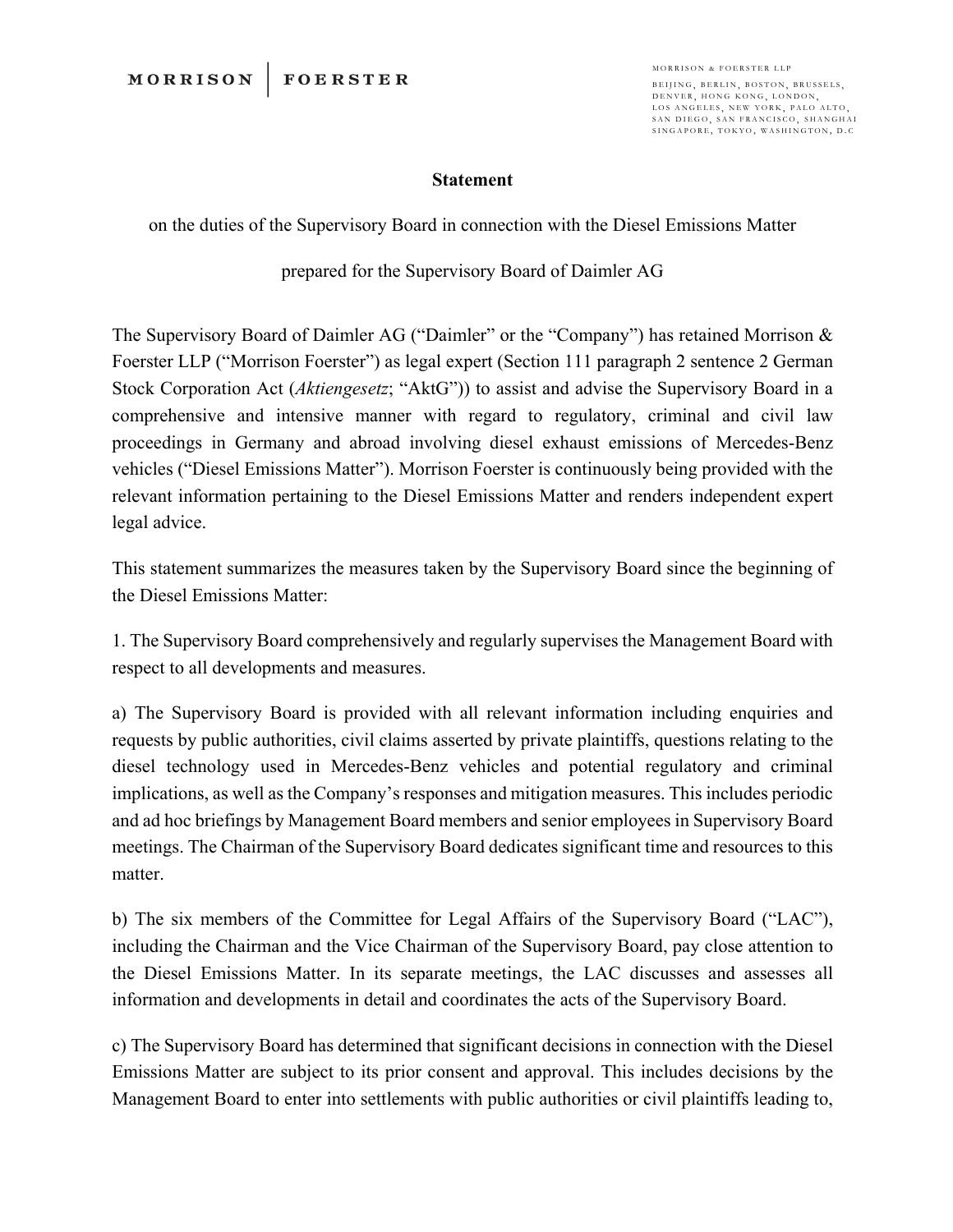inter alia, payment obligations. With regard to these settlements and other material decisions, the Management Board is advised by highly experienced and esteemed external legal counsel. The Supervisory Board exercised its approval right before Daimler accepted a fine notice by German authorities and before Daimler entered into settlements with U.S. authorities and U.S. class action plaintiffs. During each approval process, the Supervisory Board analyzed expert opinions and memoranda prepared by and for the Management Board. In addition, Morrison Foerster provided independent legal assessments as to whether these decisions were in the best interests of the Company.

d) The Supervisory Board closely monitors the advancement of Daimler's state-of-the-art technical compliance management system ("tCMS"). The robustness of the tCMS is verified by the Company on an annual basis. The tCMS was independently and externally assessed by a renowned auditing company, which certified appropriateness, implementation and effectiveness of the system with a focus on emissions topics.

e) The Supervisory Board's supervision extends to post-settlement obligations that Daimler has assumed as part of its settlement with the U.S. authorities in lieu of an external monitorship. The LAC supervises the Management Board and its post-settlement audit team in the fulfilment of these obligations. In addition to both periodic and ad hoc reports, the LAC is to receive annual audit plans and annual audit reports prior to their adoption and may make changes. The LAC is supported and advised by an independent external compliance consultant.

2. The Supervisory Board is thoroughly addressing and examining current and past events at Management Board level underlying and potentially giving rise to the Diesel Emissions Matter to determine potential liability of Management Board members. The Supervisory Board is guided by the legal principles developed by the II. Senate of the German Federal Court of Justice *(Bundesgerichtshof)* in its "ARAG/Garmenbeck" ruling of 21 April 1997 (case no. II ZR 175/95) regarding the corporate law duties of the supervisory board in connection with the assessment of the existence and the enforcement of damages claims of the company against current or former members of the management board.

a) In accordance with these principles, the Supervisory Board resolved in 2018 to examine in detail the past and current organizational structure of the company divisions relevant for the Diesel Emissions Matter, as well as the selection, instruction and monitoring of employees by the Management Board during the relevant time periods. The Supervisory Board has commissioned Morrison Foerster as legal expert (Section 111 paragraph 2 sentence 2 AktG) to conduct a thorough analysis of all facts and legal aspects relevant to determine a potential liability of